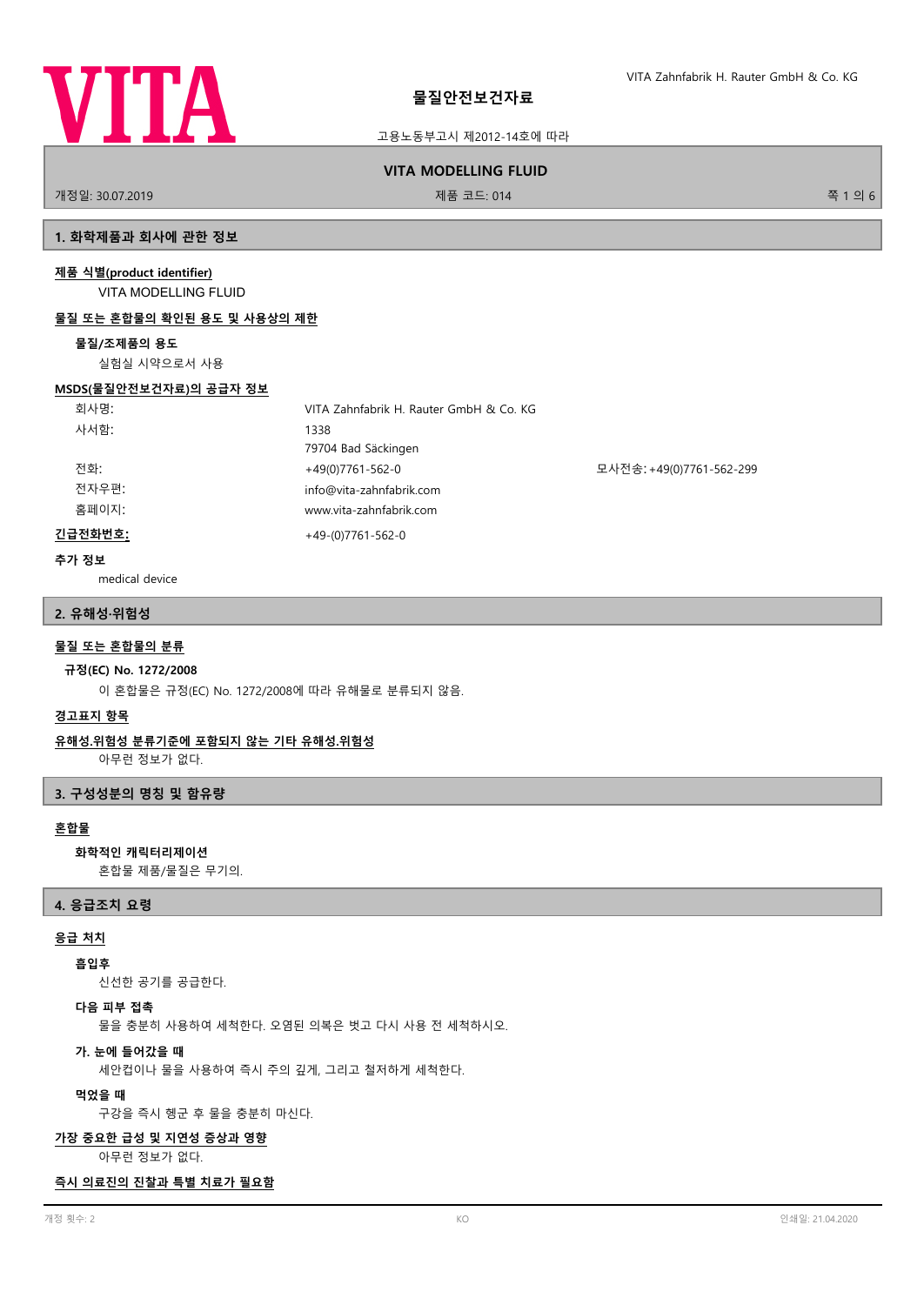

## 고용노동부고시 제2012-14호에 따라

#### **VITA MODELLING FLUID**

.<br>개정일: 30.07.2019 제품 프로그램 제품 코드: 014 THE 2016 A. 제품 코드: 014 THE 2016 A. 제품 코드: 014 THE 2016 A. 제품 기

증상에 따라 치료하시오.

#### **5. 폭발·화재시 대처방법**

#### **소화제**

#### **적절한 소화물질**

주변 환경에 따라 소화 방법을 선택한다.

## **물질이나 혼합물로 부터 발생하는 특별한 위험**

비가연성.

## **소방대원을 위한 정보**

화재 시: 자급식 호흡구를 착용하시오.

#### **6. 누출 사고 시 대처방법**

## **개인 예방조치, 보호구 및 응급조치**

개인 보호 장비 사용.

## **환경 보호 조치**

어떤 특별한 환경보호 조치가 필요하지 않다. 오염된 대상과 표면을 환경에 관한 규정을 준수하여 철저하에 세척한다.

#### **정화 및 제거 방법 및 물질**

액체 결합재(모래, 규조토, 산결합제 또는 범용 결합제)를 사용하여 수집한다. 인수한 물질을 폐기물 규정에 따라 처리한다.

## **다른 항을 참조**

안전 취급: 참조 단락 7 개인 보호구: 참조 단락 8 폐기물 처리: 참조 단락 13

## **7. 취급 및 저장방법**

#### **안전취급요령**

**안전취급 요령**

어떤 특별한 주의 조치가 필요하지 않다.

# **화재와 폭발 예방 조치**

어떤 특별한 화재예방 조치가 필요하지 않다.

#### **피해야 하는 물질 정보를 포함한 안전 저장 조건**

## **보관실 및 용기에 대한 요구 사항**

컨테이너를 단단히 닫는다.

# **공동 창고 시설 관련 참고사항**

어떤 특별한 주의 조치가 필요하지 않다.

## **8. 노출방지 및 개인보호구**

## **제어 파라메타(control parameters)**

### **노출 방지**

#### **보호 및 위생 조치**

오염된 의복을 벗으시오. 휴식 전과 업무 후에 손을 씻으시오. 작업장에서는 식사를 하거나 마시거나 흡연 또는 재채기를 하지 않는다.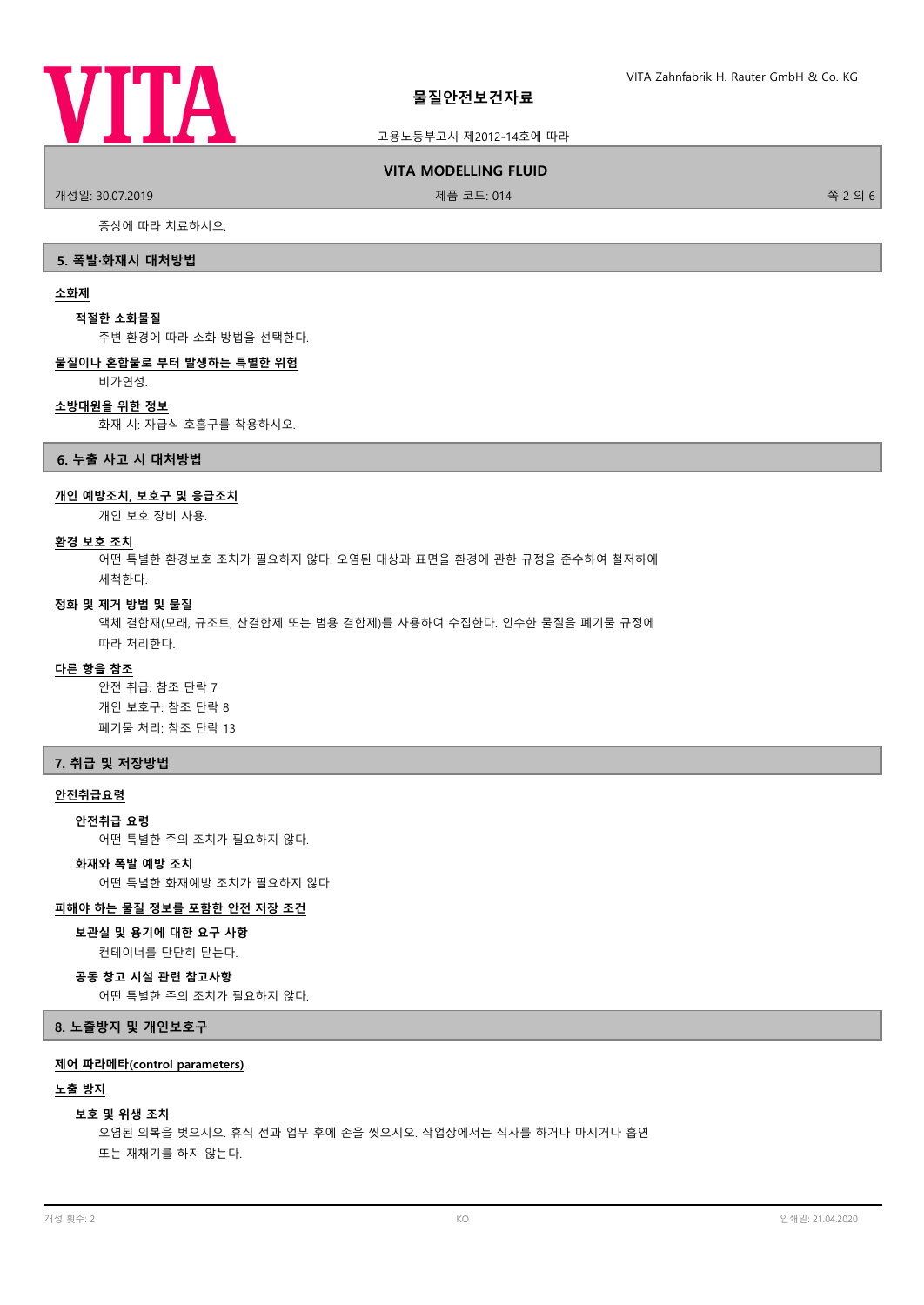

## 고용노동부고시 제2012-14호에 따라

## **VITA MODELLING FLUID**

개정일: 30.07.2019 제품 코드: 014 쪽 3 의 6

## **눈/얼굴 보호**

보안경/안면보호구를을 착용하시오.

#### **손 보호**

화학물질을 취급할 때 CE 마크와 4자리 검사번호가 부착된 내화학성 장갑만을 착용해야 한다. 내화학성 보호장갑은 위험물질의 농도와 양, 그리고 작업장의 상황에 따라 적합한 타입을 선택해야 한다. 특별한 용도로 사용할 경우 위에서 언급한 보호장갑의 내화학성에 대하여 장갑 제조사와 명확하게 논의하는 것이 좋다. 권장 장갑 브랜드 KCL Dermatril P NBR (니트릴 고무)

#### **보호복**

보호의의사용.

## **호흡기 보호**

환기가 잘 되지 않는 경우 호흡기 보호구를 착용하시오. 창문을 열어 자연적으로 환기되도록 한다.

## **9. 물리화학적 특성**

| 기본적 물리화학적 특성에 대한 정보 |
|---------------------|
|---------------------|

| <u> 기도로 클릭된고고 국어에 해요. O프</u> |    |                           |
|------------------------------|----|---------------------------|
| 응집 상태:                       | 액형 |                           |
| 색상:                          | 무색 |                           |
| 냄새:                          | 특성 |                           |
| pH:                          |    | 3,4                       |
| 상태 변화                        |    |                           |
| 녹는점:                         |    | 0 °C                      |
| 초기 끓는점과 끓는점 범위:              |    | 100 °C                    |
| 가연성                          |    |                           |
| 고체:                          |    | 해당없음                      |
| 가스:                          |    | 해당없음                      |
| 폭발 속성                        |    |                           |
| 이 제품은 아니다: 폭발성.              |    |                           |
| 하한 폭발 한계:                    |    | 확정되지 않음                   |
| 폭발 상한 한계:                    |    | 확정되지 않음                   |
| 자연발화온도                       |    |                           |
| 고체:                          |    | 해당없음                      |
| 가스:                          |    | 해당없음                      |
| 분해 온도:                       |    | 확정되지 않음                   |
| 산화 특성                        |    |                           |
| 비산화성.                        |    |                           |
| 증기압:                         |    | $\le$ =1100 hPa           |
| (장소 50 °C)                   |    |                           |
| 밀도:                          |    | 0,99700 g/cm <sup>3</sup> |
| 다른 용제에서 용해도<br>확정되지 않음       |    |                           |
| 분배 계수:                       |    | 확정되지 않음                   |
| 증기밀도:                        |    | 확정되지 않음                   |
| 증발률:                         |    | 확정되지 않음                   |
| 그 밖의 참고사항                    |    |                           |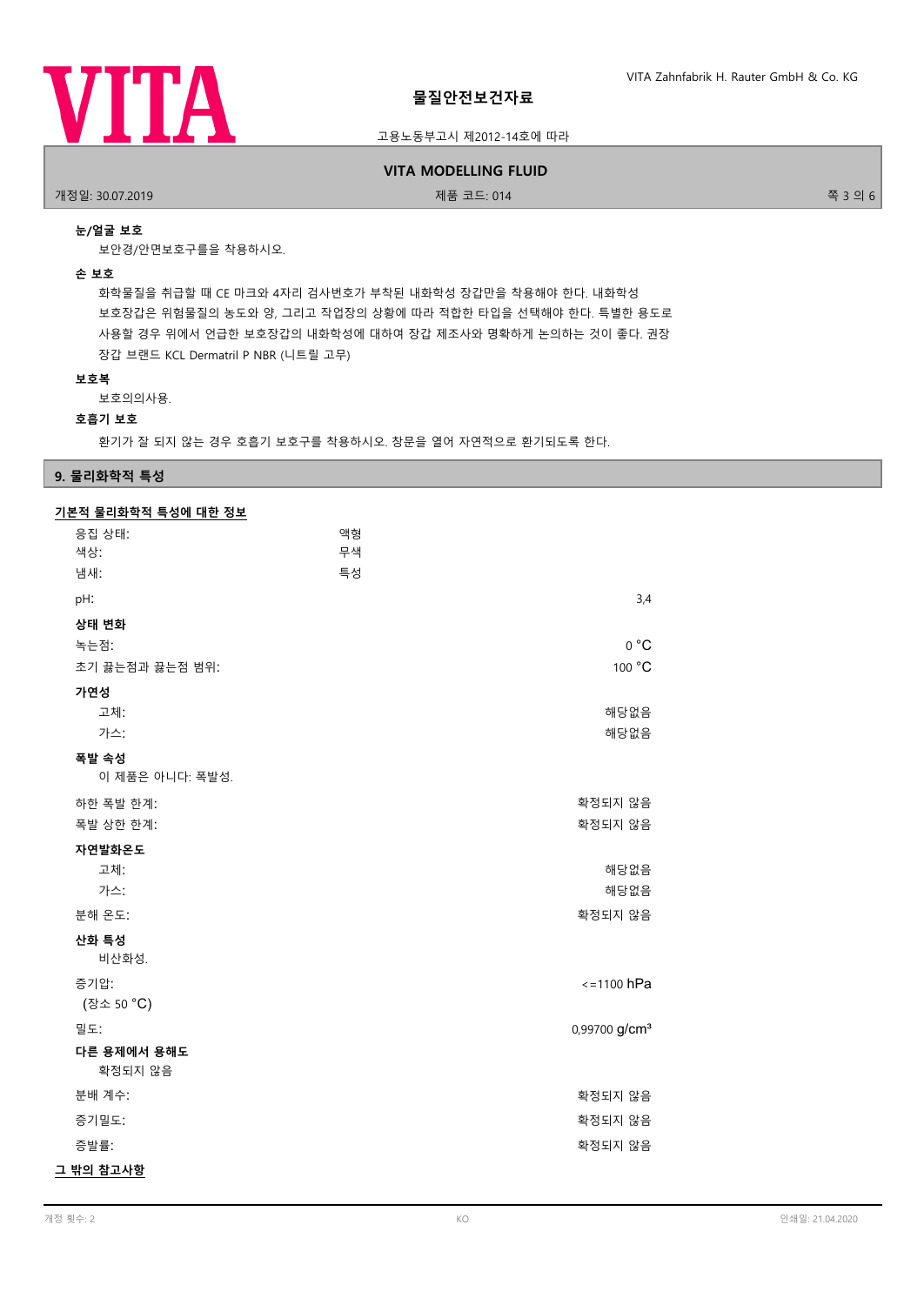

## 고용노동부고시 제2012-14호에 따라

#### **VITA MODELLING FLUID**

개정일: 30.07.2019 제품 코드: 014 쪽 4 의 6

고형 성분 함량: 0,0 %

# **10. 안정성 및 반응성**

#### **반응성**

규정에 따라 취급 및 저장될 경우, 유해 반응이 없음.

## **화학적 안전성**

본 제품을 통상의 상온에서 저장하면 안정함.

## **위험한 반응 가능성**

알려진 유해 반응은 없음.

#### **피해야 할 조건**

없음/없음

#### **피해야 할 물질**

아무런 정보가 없다.

#### **유해한 분해산물**

유해분해물은 알려지지 않음.

#### **11. 독성에 관한 정보**

#### **독성학적 영향에 대한 정보**

#### **급성 독성**

제공된 데이터에 근거해 분류 기준을 충족하지 않음.

#### **자극 및 부식작용**

제공된 데이터에 근거해 분류 기준을 충족하지 않음.

#### **민감화 효과**

제공된 데이터에 근거해 분류 기준을 충족하지 않음.

## **발암성, 변이원성 , 생식 독성**

제공된 데이터에 근거해 분류 기준을 충족하지 않음.

### **STOT-단일 노출**

제공된 데이터에 근거해 분류 기준을 충족하지 않음.

## **STOT-반복 노출**

제공된 데이터에 근거해 분류 기준을 충족하지 않음.

#### **흡인 위해성**

제공된 데이터에 근거해 분류 기준을 충족하지 않음.

## **테스트에 대한 추가 정보**

이 혼합물은 규정 (EC) No. 1272/2008 [CLP]의 의미에서 위험물질로 분류되어 있지 않다.

#### **12. 환경에 미치는 영향**

## **독성**

이 제품은 아니다: 환경독성.

## **잔류성 및 분해성**

이 제품은 검사를 받지 않은 제품이다.

#### **생물농축성**

이 제품은 검사를 받지 않은 제품이다.

#### **토양 이동성**

이 제품은 검사를 받지 않은 제품이다.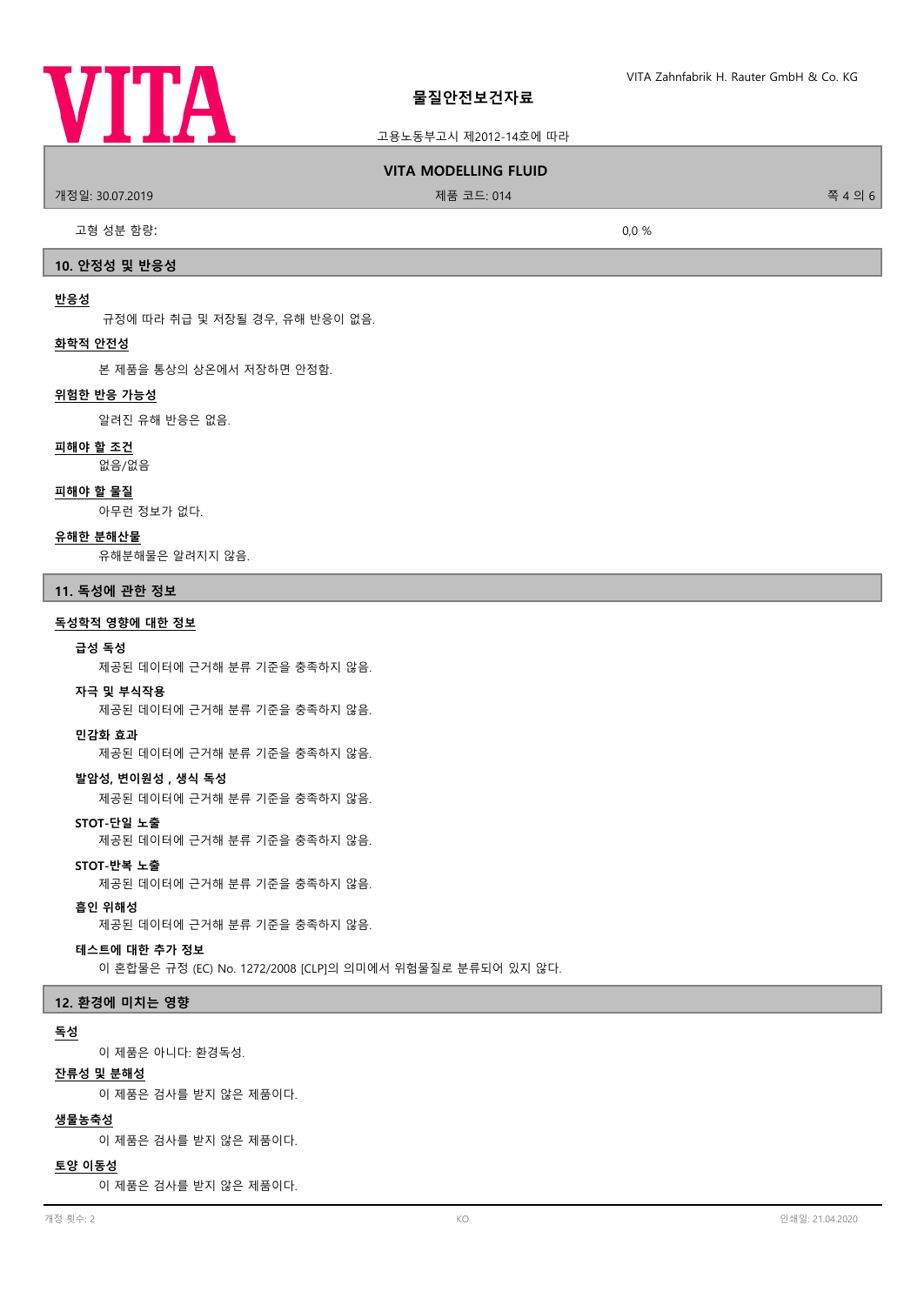

## 고용노동부고시 제2012-14호에 따라

#### **VITA MODELLING FLUID**

.<br>개정일: 30.07.2019 청소 - 대한민국의 대한민국의 대한민국의 대한민국의 제품 코드: 014 출시 11 개 정보 - 대한민국의 대한민국의 대한민국의 축 5 의 6

#### **기타 유해 영향**

아무런 정보가 없다.

#### **추가 정보**

환경으로 배출하지 마시오.

## **13. 폐기시 주의사항**

## **폐기 방법**

#### **권장사항**

폐기물은 해당 법규에 따라 폐기하시오.

#### **오염된 포장**

물을 충분히 사용하여 세척한다. 완전히 비운 포장재는 재활용할 수 있다.

# **14. 운송에 필요한 정보**

| 해상 운송 (IMDG)                   |                                                          |
|--------------------------------|----------------------------------------------------------|
| UN-번호:                         | No dangerous good in sense of this transport regulation. |
| UN 적정 배송 명칭 <u>:</u>           | No dangerous good in sense of this transport regulation. |
| <u>운송 위험 등급:</u>               | No dangerous good in sense of this transport regulation. |
| <u>용기등급:</u>                   | No dangerous good in sense of this transport regulation. |
| 항공 운송 (ICAO-TI/IATA-DGR)       |                                                          |
| UN-번호:                         | No dangerous good in sense of this transport regulation. |
| UN 적정 배송 명칭 <u>:</u>           | No dangerous good in sense of this transport regulation. |
| <u>운송 위험 등급:</u>               | No dangerous good in sense of this transport regulation. |
| <u>용기등급:</u>                   | No dangerous good in sense of this transport regulation. |
| <u>환경 유해성</u>                  |                                                          |
| 환경에 유해함:                       | 아니오                                                      |
| 사용자를 위한 특별 예방조치<br>아무런 정보가 없다. |                                                          |
|                                |                                                          |

## **MARPOL 73/78 Annex II 및 IBC 코드에 따른 벌크(bulk) 운송** 해당없음

**15. 법적 규제현황**

## **물질이나 혼합물에 대한 안전, 보건 및 환경 규정/법규**

## **EU 규정**

**국가 규정**

물 위험 등급(독일): - - 수질 오염을 일으키지 않는

#### **16. 그 밖의 참고사항**

## **약어 및 두문자어**

ADR: Accord européen sur le transport des marchandises dangereuses par Route

(European Agreement concerning the International Carriage of Dangerous Goods by Road)

IMDG: International Maritime Code for Dangerous Goods

IATA: International Air Transport Association

GHS: Globally Harmonized System of Classification and Labelling of Chemicals